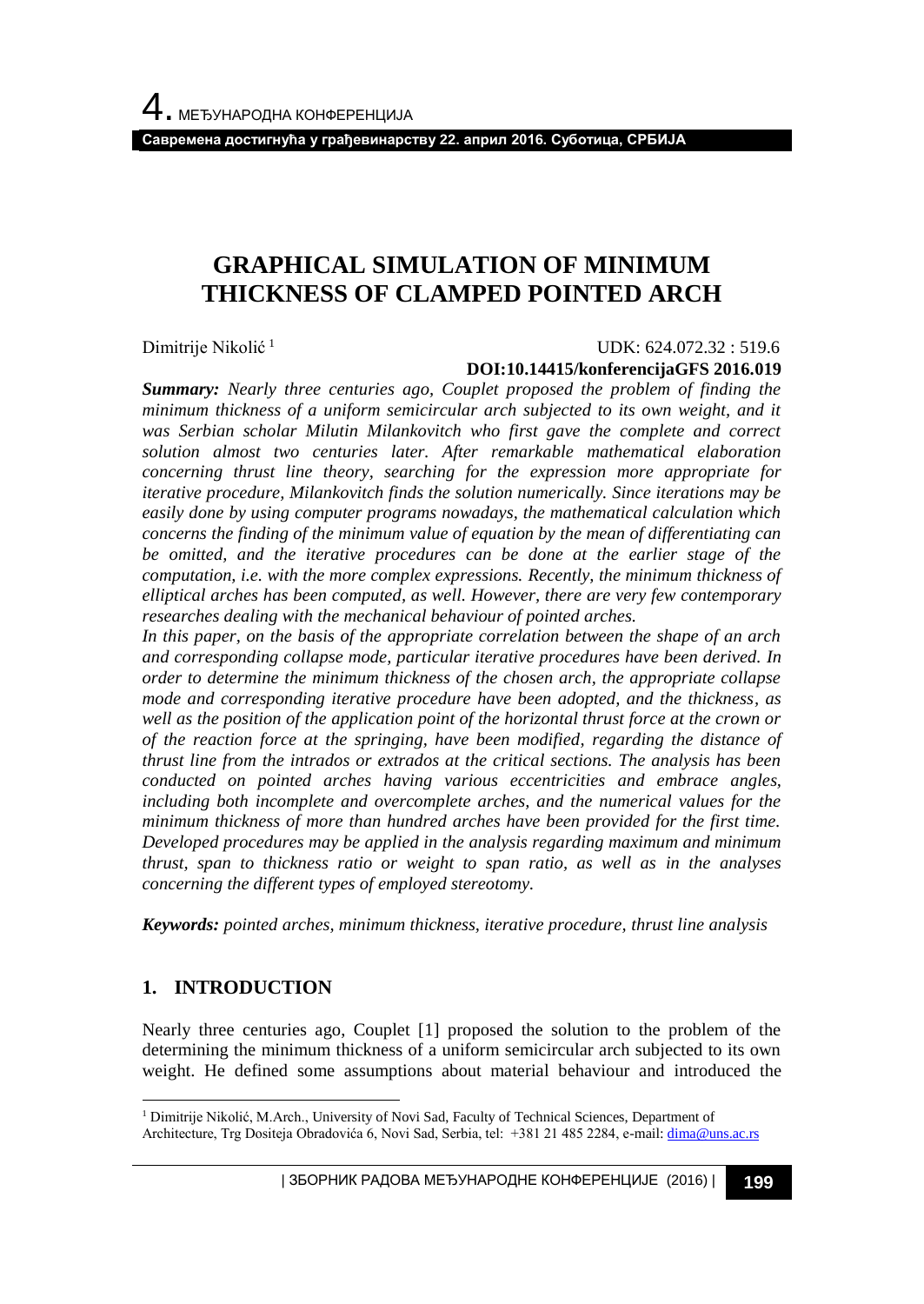#### **Contemporary achievements in civil engineering 22. April 2016. Subotica, SERBIA**

mechanism of collapse caused by the formation of rupture joints, or so-called hinges (see [2]). However, it was Serbian scholar Milutin Milankovitch who, almost two centuries later, in his paper on the thrust line theory [3] not recognized until nowadays (see [4] as well), first gave the complete and correct solution. After remarkable mathematical elaboration, searching for the expression more appropriate for the iterative procedure, Milankovitch finds the solution numerically. Since iterations may be easily done by using computer programs nowadays, the mathematical calculation, which concerns the finding of the minimum value of equation by the mean of differentiating, can be omitted, and the iterative procedures can be done at the earlier stage of the computation, i.e. with the more complex expressions.

Over the last few years, in the frame of limit equilibrium analysis, Alexakis and Makris computed the minimum thickness of elliptical arches [5]. Although pointed masonry arches are very common in historic structures, particularly in Gothic architecture, the researches considering their minimum thickness are barely present (in [6] or [7] one can find the numerical values for only a few different shapes of pointed arches). In this paper, on the basis of the research on thrust line theory applied to pointed arches conducted in [8] and [9], and their admissible collapse modes provided in [10], appropriate iterative procedures concerning the derivation of numerical solutions for the minimum thicknesses have been developed. The analysis has been conducted on pointed arches having various angle of embrace, considering both incomplete i.e. segmental and overcomplete i.e. horseshoe arches, with varying eccentricity as the measure of pointedness. The usual eccentricities of pointed arches present in historic structures as well as in medieval manuscripts (see for example  $[11]$ ), namely  $1/5$ ,  $1/4$ ,  $1/3$ ,  $1/2$ ,  $3/5$ , 4/5, 1, 3/2, 2, 5/2 and 3 are particularly considered. Furthermore, for the sake of desirable accuracy and the complete insight in the effect of the eccentricity on the collapse mode and the corresponding minimum thickness, where it was necessary, the unconventional eccentricities were included into the analysis. This particularly refers to the eccentricities resulting in the limit collapse modes having five and seven hinges. The comprehensive review of the conducted analysis is given in table that provides the numerical values for the theoretical minimum thicknesses of all the analysed arches.

### **2. COMPUTATIONAL PARAMETERS IDENTIFICATION**

In [10] it is shown that the admissible collapse mode of a pointed arch depends on its eccentricity and the angle of embrace, and, for a fixed angle, the correlation between eccentricity and the order of the occurrence of collapse modes is provided. Furthermore, when limit state is assumed, five different collapse modes (including the circular arch) are obtained (Fig. 3), and for the determination of the corresponding minimum thickness of each collapse mode, the particular computational procedure is required.

In this paper, the characteristic elements necessary for the computation, such as eccentricity, the position of the application points of relevant forces, as well as the critical sections regarding intrados or extrados, that diverse the pointed from semicircular arches, have been particularly investigated. Due to the symmetry of the arch, only half-arches are considered. In accordance with Fig. 1 (a), *R* and *t* denote the mean radius and the thickness of the arch ring, respectively. The minimum value of thickness to radius ratio,  $t/R$ , i.e. the minimum possible thickness of the pointed arches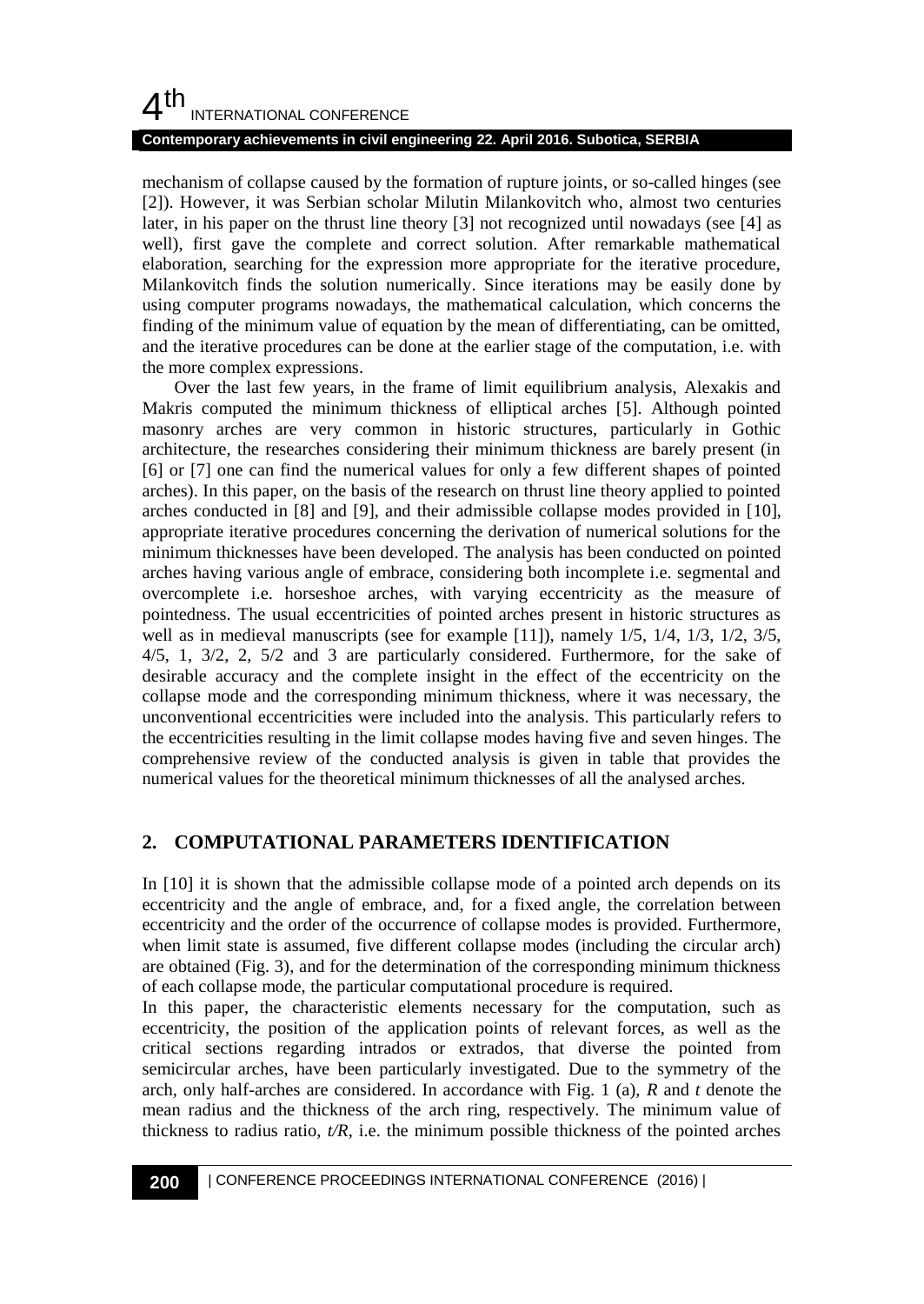## $\,4\,$ . МЕЂУНАРОДНА КОНФЕРЕНЦИЈА

#### **Савремена достигнућа у грађевинарству 22. април 2016. Суботица, СРБИЈА**

normalized by the radius, has been set as the main aim of this paper. Further, the value *e*, which measures the deviation from the circular shape, is the horizontal distance between the centreline's centre *O* and the centre *C* of the pointed arch. The angle *α* represents the angle of embrace, which is the complement of springing angle.



*Figure 1. Pointed arch with indicated characteristic parameters (a), influence on the thrust line of the position of the application point of the reaction force acting at the springing (b) and of horizontal thrust acting at the crown as well as eccentricity (c)* 

The substantial parameter of pointed arch is its eccentricity, denoted by *ξ*, being the measure of pointedness, and following [7], represents the ratio between *e* and the difference between  $R$  and  $e$  (i.e. the mean radius or semispan of the corresponding circular arch). The relation between these three parameters is given by the following expression:

$$
\xi = \frac{e}{R - e} \tag{1}
$$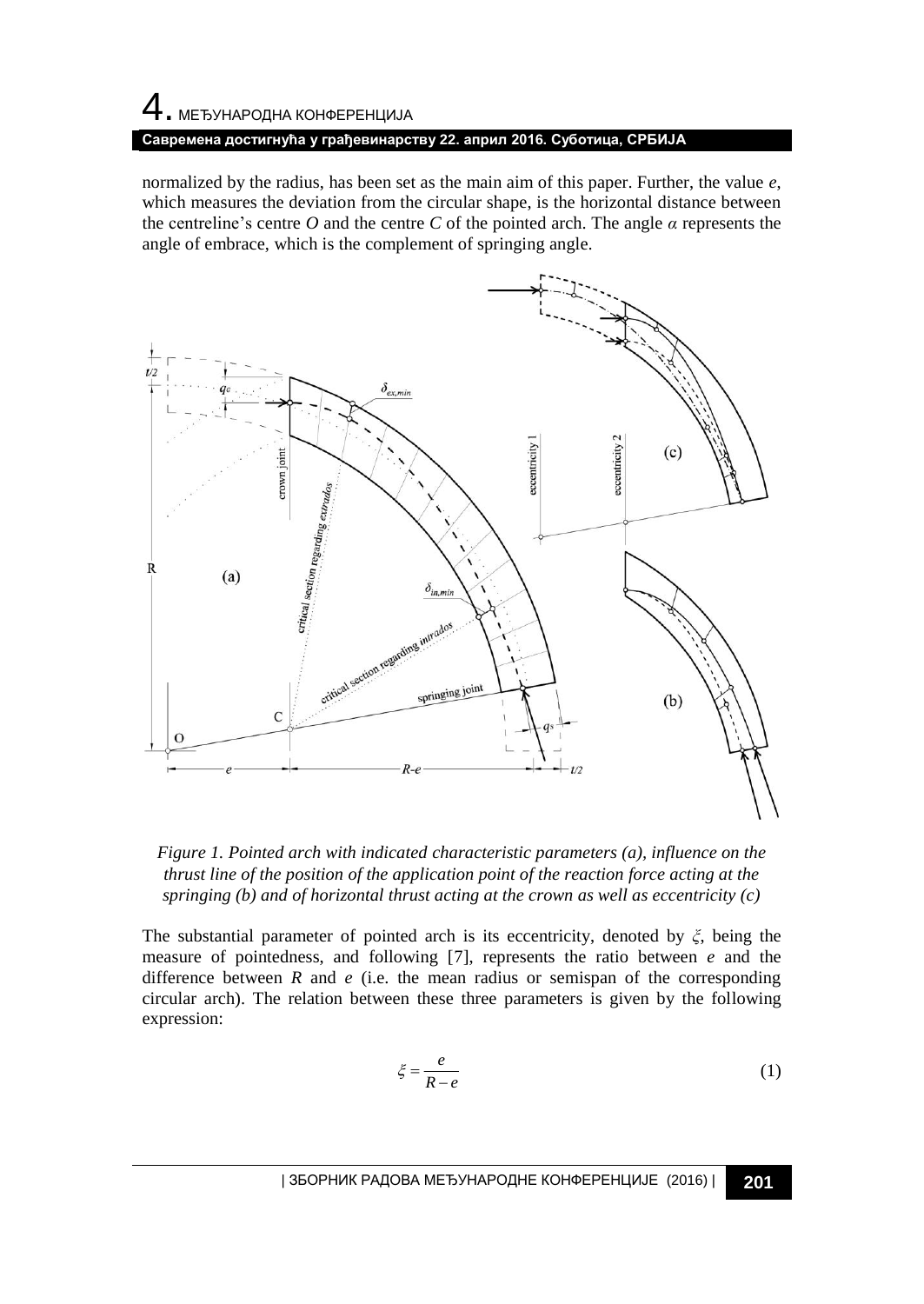#### **Contemporary achievements in civil engineering 22. April 2016. Subotica, SERBIA**

Thrust line, representing the load path, is the locus of the application points of the resultant thrust forces, which develop at the joints (beds) between the voussoirs of the arch [5], and according to the analytical expression provided in [9] is traced with the dashed line in Fig. 1 (a). Hence, for each generic section, the distance of the thrust line, i.e. of the application point of the resultant thrust force, from the extrados and intrados,  $\delta_{ex}$  and  $\delta_{in}$  respectively, is computed and temporarily stored in the appropriate list. The critical section regarding extrados and intrados refers to the joint containing the minimal value of  $\delta_{ex}$  and  $\delta_{in}$ , respectively. Moreover, the minimal value of  $\delta_{ex}$ , denoted by  $\delta_{ex,min}$ , is determined as the last value in the list  $\delta_{ex}$ , which is less than the next one in the list (this form of criteria is valid for positive as well as negative values which develop during the computation). Minimal value of  $\delta_{in}$ , denoted by  $\delta_{in,min}$ , is determined as the minimal value in the list  $\delta_{in}$  between the critical section regarding extrados (joint containing  $\delta$ <sub>*ex,min*</sub>) and the springing (see Fig. 1 (a)).

The parameters of particular importance are the application points of the horizontal thrust force acting at the crown joint, and the reaction force acting at the springings, since, among the eccentricity by default (Fig. 1  $(c)$ ), their position affects the position of thrust line through the arch, and therewith the value of horizontal thrust, changing the location of critical sections as well, as one can see in Fig. 1 (b) and (c). The distance of the application point of the reaction force is defined by its radial distance from extrados, and is denoted by *qs*. Since it is measured along the direction of springing joint, its maximum value equals *t*. Further, the positions of the application point of horizontal thrust force, is defined by its vertical distance from extrados, having positive value downward, and is denoted by *qc*. Since thrust line cannot pass below intrados of the crown joint, its maximal practical value *qc,max* is:

$$
q_{c,\max} = \sqrt{(R+t/2)^2 - e^2} - \sqrt{(R-t/2)^2 - e^2}
$$
 (2)

In Fig. 1 (a) the pointed arch of thickness greater than the minimum is shown; when the thickness of the arch is sufficiently reduced and thrust line touches the intrados and extrados in more than four points (rupture joints, hinges), the arch reaches a limit equilibrium state by developing a hinged mechanism, i.e. it reaches the point of collapse [12]. Thus, the thickness of the arch and the position of relevant application points have to be modified according to the values  $\delta_{ex,min}$  and  $\delta_{in,min}$ , which simultaneously have to reach zero. In order to determine such state, the sections neighbouring to the critical sections, referred in this paper as the critical area, have to be thoroughly analysed.

#### **3. CRITICAL AREA SELECTION**

In pre-processing step, the arch is initially divided into five portions having equal angle of embrace, as shown in Fig. 2 (a) by thick dot-dashed lines. Furthermore, each arch portion is subdivided into appropriate number of segments regarding generic sections, where the greater number of segments should correspond to the portion that will contain critical section; for example, in Fig. 2 (a) the subdivision  $3-7-3-7-3$  is shown. For the calculations conducted in this research, the subdivision 10–30–10–30–10 turned out to be satisfying. Regarding the critical section, the second preceding and the second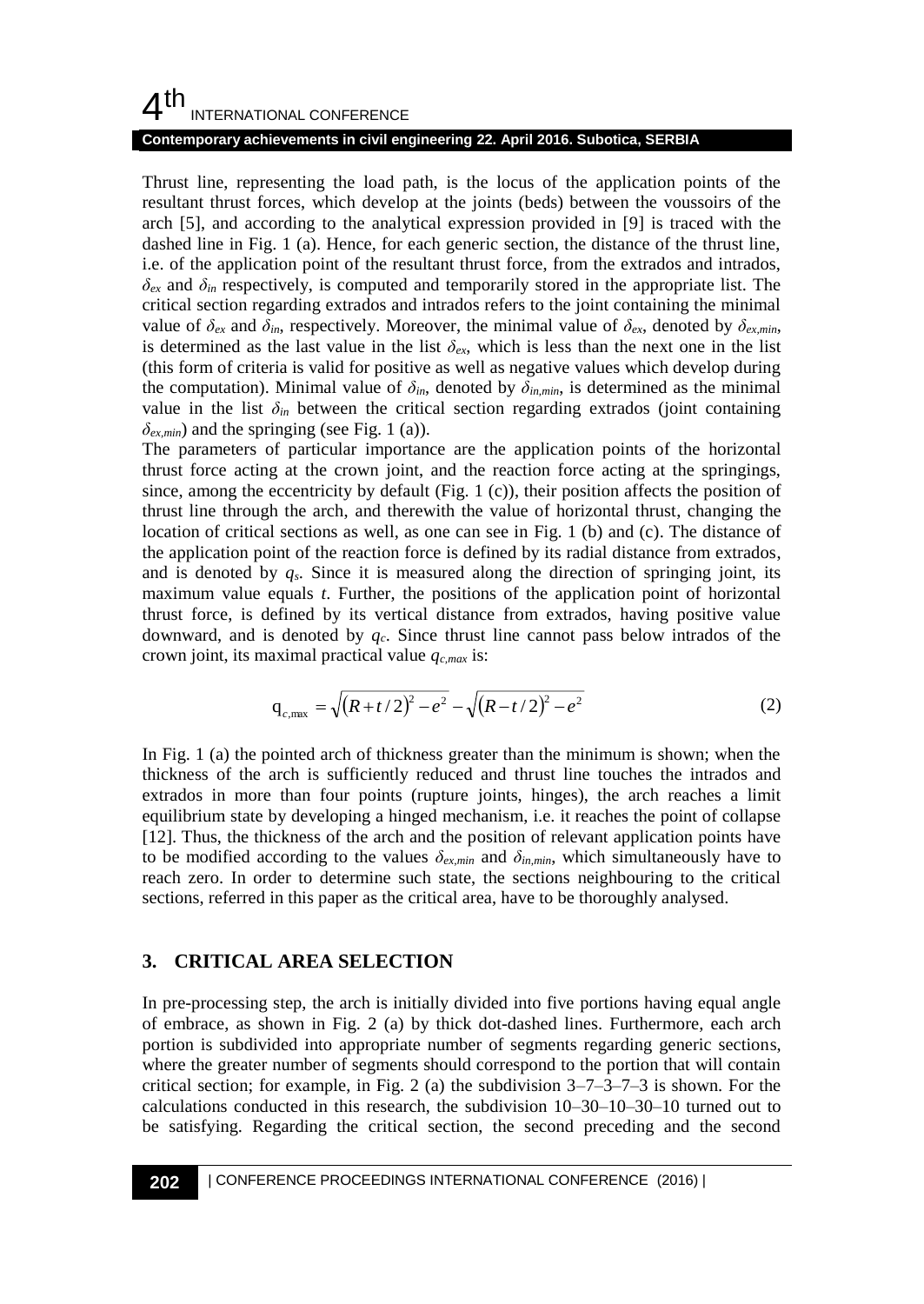# 4. МЕЂУНАРОДНА КОНФЕРЕНЦИЈА **Савремена достигнућа у грађевинарству 22. април 2016. Суботица, СРБИЈА**

succeeding section (thin dot-dashed lines) are adopted as the bordering sections which determine the critical area for the next iteration, along with thickness modification, and so on, until the thrust line reaches extrados and intrados, up to a satisfactory precision.



*Figure 2. Appropriate subdivision of the arch according to the critical sections and the gradual narrowing of the critical area selection*

In order to achieve appropriate gradual successive narrowing of the critical area regarding its embrace angle, being the difference between the angles corresponding to the bordering joints of the critical area, the precision of the subdivision of that embrace angle is adjusted according to the magnitude of the values  $\delta_{ex,min}$  and  $\delta_{in,min}$ . For example, in the conducted calculations, all the values have been computed with the minimum precision of *10-12*, and the precision regarding critical area selection (*cap*) is adjusted according to the following relations:

(a) for  $|\delta_{ex,min}$  or  $\delta_{in,min}| \leq 5 \cdot 10^{-4}$   $\rightarrow$   $cap = 5 \cdot 10^{-5}$ (b) for  $|\delta_{ex,min}$  or  $\delta_{in,min}| < 5 \cdot 10^{-10}$   $\rightarrow cap = 5 \cdot 10^{-7}$ (c) for  $|\delta_{ex,min}$  or  $\delta_{in,min}| > 5 \cdot 10^{-4}$   $\rightarrow$   $cap = 5 \cdot 10^{-2}$ .

### **4. GENERAL GUIDELINES FOR THE DETECTION OF MINIMUM THICKNESS OF POINTED ARCHES**

When minimum thickness is assumed, thrust line passes through one extremity (i.e. endpoint on the extrados or intrados) of the springing or crown joint [9], as one can see in Fig. 3. Hence, one of two application points, regarding horizontal thrust at the crown and reaction force at springing, is known, and the other one can be set as the variable, the change of which affects the position of thrust line along the arch. Furthermore, the thickness of the arch is modified with respect to the other critical joint. Accordingly, if the position of the one of the application points is varied with respect to the critical joint regarding extrados, thickness is varied with respect to the critical joint regarding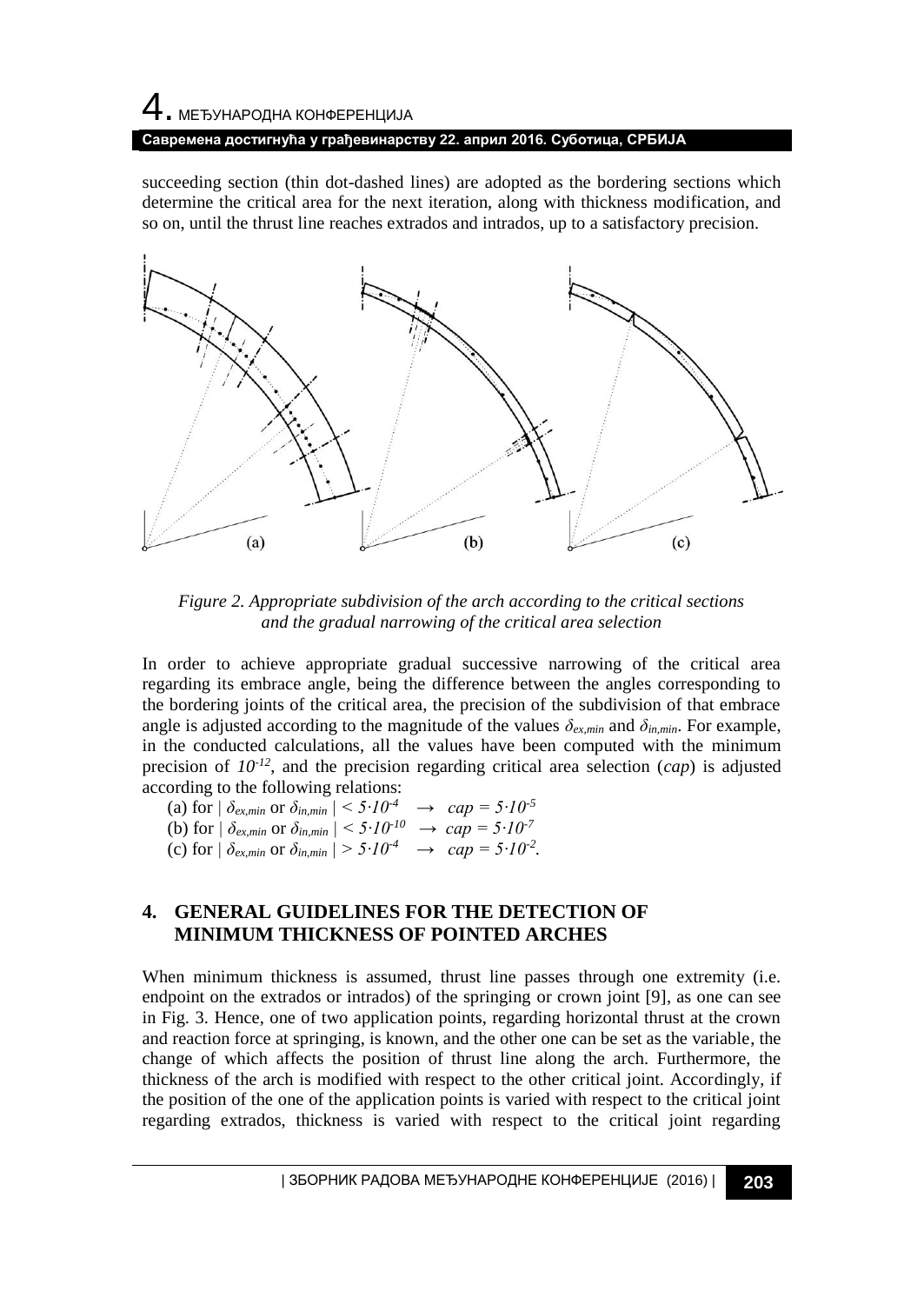**Contemporary achievements in civil engineering 22. April 2016. Subotica, SERBIA**

intrados, and vice versa, if the first is varied with respect to the critical joint regarding intrados, the latter is varied with respect to critical joint regarding extrados.



*Figure 3. Admissible collapse modes of pointed arches having minimum thickness and corresponding thrust lines: (a) circular arch, (b) extrados hinge at springings, (c) limit eccentricity having seven hinges, (d) intrados hinge at crown, (e) limit eccentricity having five hinges, (f) intrados hinge at springings and crown (after [10])*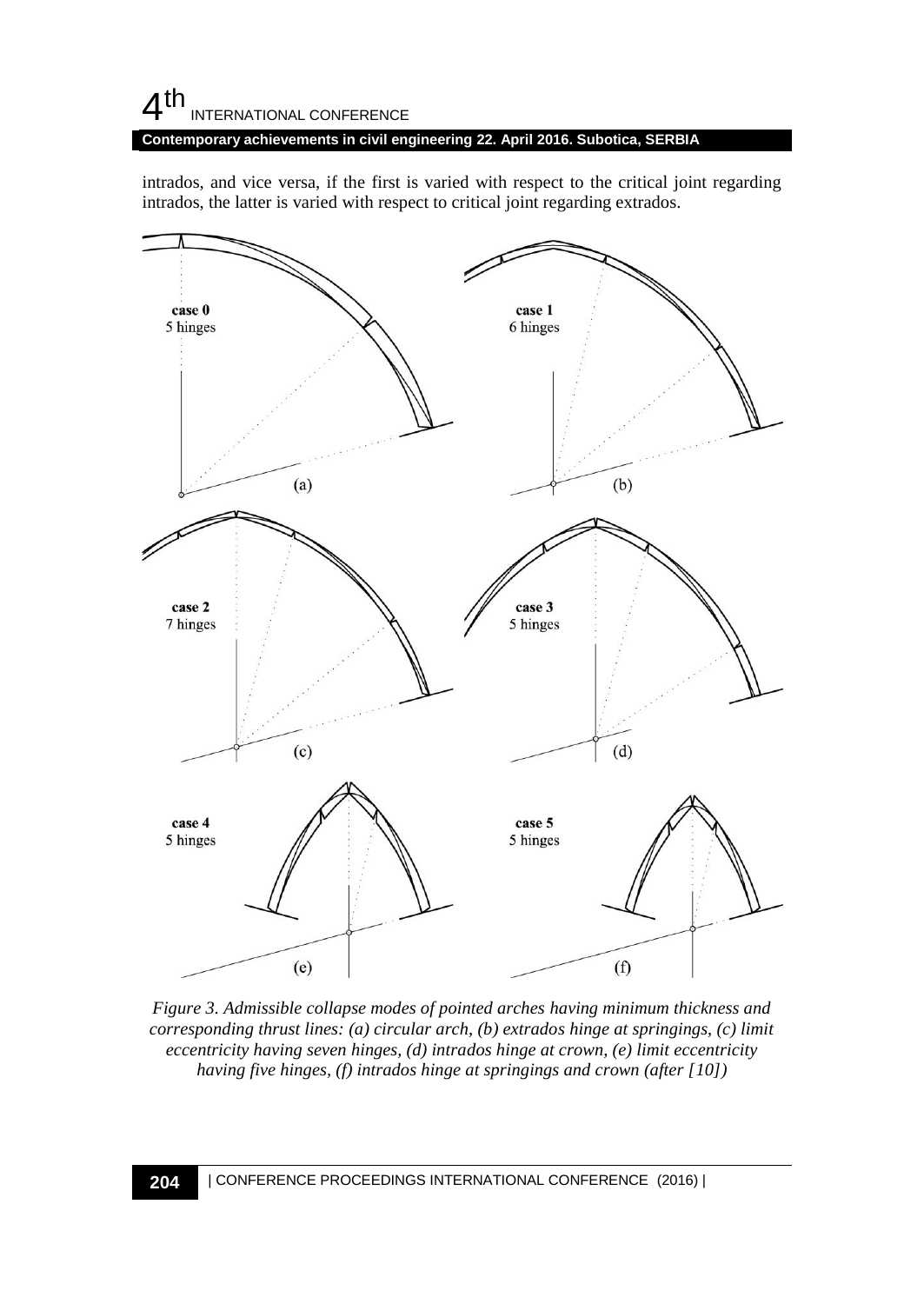# 4. МЕЂУНАРОДНА КОНФЕРЕНЦИЈА **Савремена достигнућа у грађевинарству 22. април 2016. Суботица, СРБИЈА**

In other words, if thrust line passes through the endpoint of the springing joint, thickness is varied with respect to the critical joint regarding intrados, and the position of the application point of the horizontal thrust at the crown is varied with respect to the critical joint regarding extrados, according to Eq. (3) and Eq. (4), respectively:

$$
t_{\text{int}} = t - \delta_{in,\text{min}} \tag{3}
$$

$$
q_{c,\min} = q_c - \delta_{\text{ex,min}} \tag{4}
$$

For the absence of concentrated loads, thrust cannot pass through the apex of the crown, and therefore the thrust line touches extrados on the both sides near the crown [7]. In order to keep the rise of the thrust line as high as possible, striving for the minimum thrust [13], although the minimum and the maximum thrust will coincide when the limit state is attained [7], the application point of the horizontal thrust must be as close as possible to the extrados crown, i.e. the value  $q_c$  should be as small as possible.

On the contrary, if the thrust line passes through the endpoint of the crown, thickness is varied with respect to the critical joint regarding extrados, and the position of the application point of the reaction force at the springing is varied with respect to the critical joint regarding intrados, according to Eq. (5) and Eq. (6), respectively:

$$
t_{ext} = t - \delta_{ex,\min} \tag{5}
$$

$$
q_{s,\max} = q_s - \delta_{\text{in,min}} \tag{6}
$$

In order to keep the span of the thrust line as narrow as possible, striving for the minimum thrust [13], the application point of the reaction force must be as close as possible to the intrados at the springing, i.e. the value  $q_s$  should be as large as possible. Although the changing of the position of these application points affects the thrust line as a whole, as can be seen in Fig. 1 (b) and (c), it is adopted that they change regarding the closer critical section, since the effect is usually more immediate in that way. Therefore, the application point of horizontal thrust changes with respect to the critical section regarding extrados, and the application point of reaction force changes with respect to the critical section regarding intrados. However, when both the application points are known, as is the collapse modes shown in Fig. 3 (a) and (f), there exists only one critical section, and then the thickness is varied according to it.

#### **5. GENERAL GUIDELINES FOR THE DETECTION OF THE ECCENTRICITIES OF LIMIT COLLAPSE MODES**

When the limit collapse mode with seven hinges is considered (Fig. 3 (c)), since the change of eccentricity immediately affects the application point of horizontal thrust at crown, and, as stated, the crown is closer rather to the critical joint regarding extrados than intrados, it is adopted that eccentricity modifies with respect to the critical section regarding extrados, according to the following expression: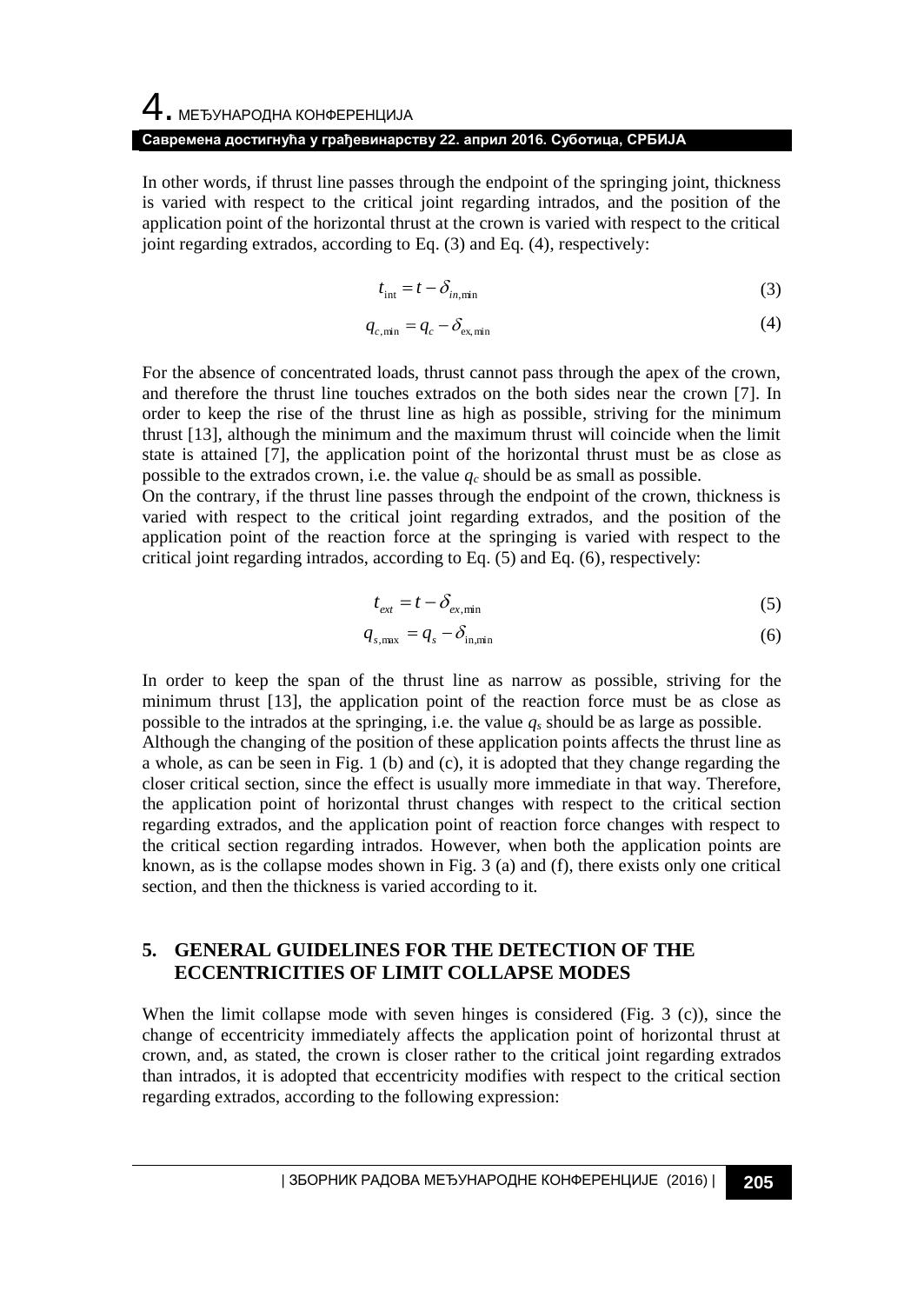**Contemporary achievements in civil engineering 22. April 2016. Subotica, SERBIA**

$$
\xi_{\text{lim,ex}} = \xi + f \cdot \delta_{\text{ex,min}} \tag{7}
$$

On the other hand, thickness is varied with respect to the critical section regarding intrados (Eq. (3)). Regarding the limit collapse mode comprising five hinges (Fig. 3 (e)), there exist only one critical section, and that regards extrados. Thus, the thickness is varied according to Eq. (5). On the other hand, eccentricity is varied with respect to the critical section regarding intrados, according to the following expression:

$$
\xi_{\lim,in} = \xi - f \cdot \delta_{in,min} \tag{8}
$$

Namely, since thrust line passes through intrados at both crown and springing joint, when the eccentricity is less than the limit one, thrust line also passes outside the arch ring, toward the arch centre. Thus, by gradually increasing eccentricity smaller than the limit one, according to Eq. (8), along with the adjusting of thickness, critical section regarding intrados approaches the springing, and when it reaches it, limit eccentricity is obtained. Thus, to determine the eccentricity of limit collapse mode, its value needs to be known only approximately. It should be noted that in Eq. (7) and Eq. (8), value *f* is appropriately chosen factor which represents the measure in which the actual value *δex,min* or  $\delta_{in,min}$ , respectively, affects the next value  $\zeta$ ; it has to be chosen in such a way that in every iteration the magnitudes of  $\delta_{ex,min}$  and  $\delta_{in,min}$  change in the approximately same scale.

### **6. RESULTS**

Six procedures for six collapse modes (two of them have limit eccentricity) have been derived. Characteristic positions of the application points of horizontal thrust acting at the crown and reaction force acting at the springings, regarding the collapse mode and corresponding iterative procedure, are given in Table 1. Therewith, the guidelines for their modification (defined by Eqs.  $(2)$ ,  $(4)$  and  $(6)$ ) and the variation of the thickness (defined by Eqs. (3) and (5)) regarding critical sections, as well as for the determination of the particular values of eccentricity (given by Eqs. (7) and (8)) corresponding to the limit collapse modes with seven and five hinges are provided as well.

*Table 1. Parameters used in iterative procedures for the detection of minimum thickness of pointed arches as well as the values of limit eccentricities (bold numbers indicate the collapse mode having limit eccentricity)*

| Collapse mode                         |          |           |             |           |                 |             | . .       |             |           |                 |           |             |
|---------------------------------------|----------|-----------|-------------|-----------|-----------------|-------------|-----------|-------------|-----------|-----------------|-----------|-------------|
| Application point                     | ext.     | int.      | ext.        | int.      | ext.            | int.        | ext.      | int.        | ext.      | int.            | ext.      | int.        |
| horizontal thrust at<br>crown $q_c$   | $\theta$ |           | $q_{c,min}$ |           |                 | $q_{c,max}$ |           | $q_{c,max}$ |           | $q_{c,max}$     |           | $q_{c,max}$ |
| reaction force at<br>springings $q_s$ | 0        |           | 0           |           | 0               |             |           | $q_{s,max}$ |           |                 |           |             |
| thickness at<br>critical section $t$  |          | $t_{int}$ |             | $t_{int}$ | $\zeta$ lim, ex | $t_{int}$   | $t_{ext}$ |             | $t_{ext}$ | $\zeta$ lim, in | $t_{ext}$ |             |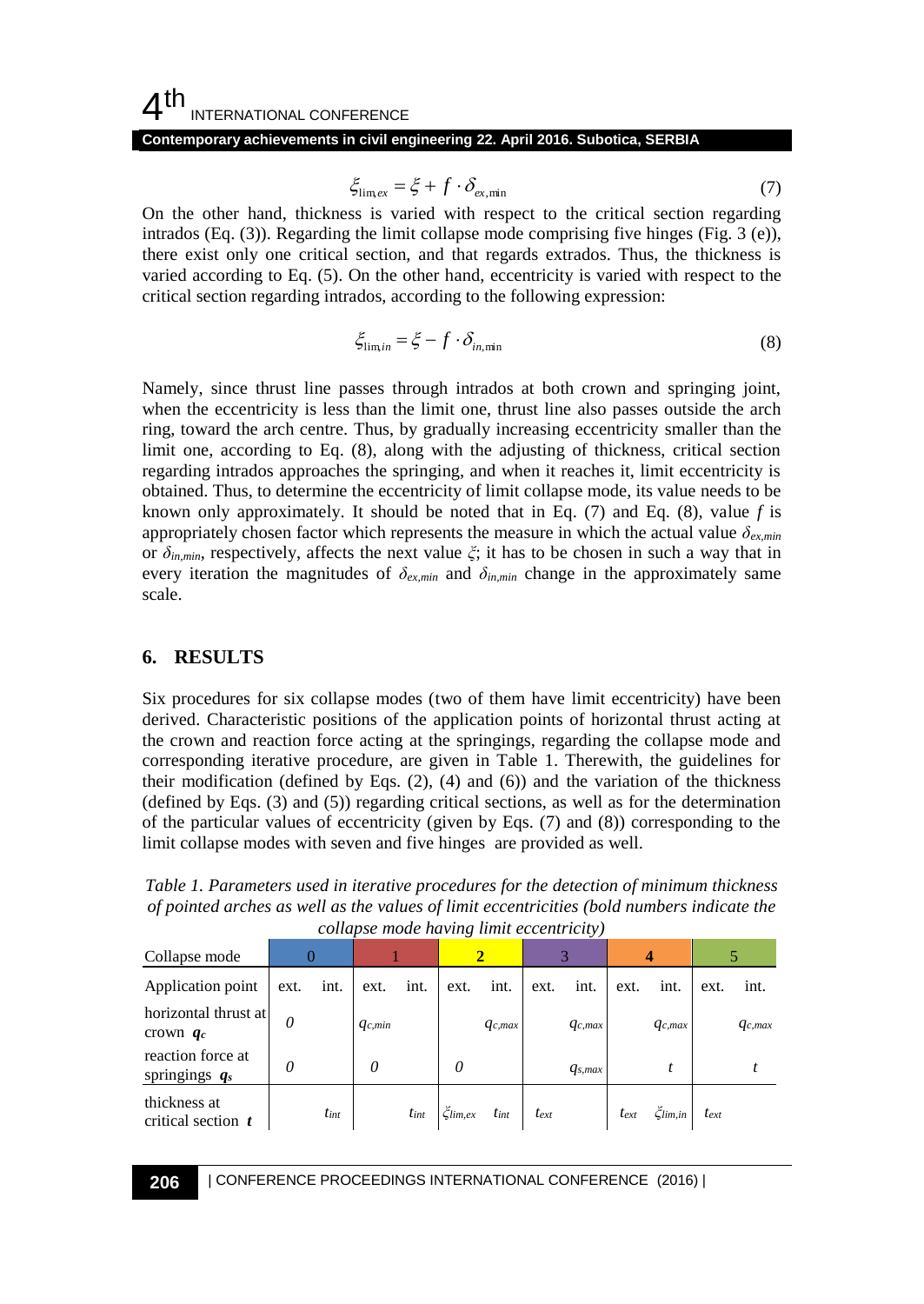The iterative processes have been performed by the procedures developed by Visual Basic for Application, i.e. compiling macros in Excel Visual Basic Editor, linked to Excel worksheet. In this research, more than hundred pointed arches of different shape have been analysed, using the iterative procedures based on the presented guidelines; their theoretical minimum thicknesses have been computed and are presented in Table 2.

| $\alpha$ [°]<br>ξ | 15             | 30         | 45         | 60       | 75                                               | 90      | 105     | 120            | 135        |  |  |  |
|-------------------|----------------|------------|------------|----------|--------------------------------------------------|---------|---------|----------------|------------|--|--|--|
| 0.00              | 0,000097       | 0,00153    | 0.00750    | 0,02284  | 0,05369                                          | 0,10748 | 0.19394 | 0.32761        | 0,53654    |  |  |  |
| 0,0005            | 0.000075       |            |            |          |                                                  |         |         |                |            |  |  |  |
| 0,00141           | 0,000049       |            |            |          |                                                  |         |         |                |            |  |  |  |
| 0,002             | 0,000078       |            |            |          | Case 0: circular arch $(5)$                      |         |         |                |            |  |  |  |
| 0,00301           | 0,000133       |            |            |          | Case 1: extrados springing hinge $(6)$           |         |         |                |            |  |  |  |
|                   | 0,005 0,000252 | 0,00112    | 0,00681    |          | Case 2: limit eccentricity comprising 7 hinges   |         |         |                |            |  |  |  |
| 0.01              | 0,000548       | 0.00084    | 0.00623    | 0,02112  | Case 3: intrados crown hinge $(5)$               |         |         |                |            |  |  |  |
| 0,01162           |                | 0,00077    |            |          | Case 4: limit eccentricity comprising 5 hinges   |         |         |                |            |  |  |  |
| 0,02              |                | 0,00152    |            |          | Case 5: intrados springing and crown hinge $(5)$ |         |         |                |            |  |  |  |
| 0.03007           |                | 0,00251    |            |          |                                                  |         |         |                |            |  |  |  |
| 0,04177           |                |            | 0,00373    |          |                                                  |         |         |                |            |  |  |  |
|                   | 0,05 0,002447  | 0,00441    | 0,00460    | 0,01600  |                                                  |         |         |                |            |  |  |  |
| 0.10              | 0.003754       | 0,00830    | 0.00983    | 0,01181  | 0,03823                                          | 0,08856 | 0,17271 | 0,30650        | 0,52722    |  |  |  |
| 0,10848           |                |            | 0.01068    |          |                                                  |         |         |                |            |  |  |  |
| 0,11199           |                |            |            | 0,01103  |                                                  |         |         |                |            |  |  |  |
| 0,20              | 0,003797       | 0,01296    | 0,01817    | 0,01880  | 0,02917                                          | 0,07587 | 0,15729 | 0,29058        | 0,52204    |  |  |  |
| 0,25              | 0,002912       | 0,01411    | 0.02106    | 0,02241  | 0,02587                                          | 0,07090 | 0,15101 | 0,28398        | 0,52058    |  |  |  |
| 0,27860           |                |            |            |          | 0,02423                                          |         |         |                |            |  |  |  |
| 0,33              | $\sqrt{2}$     | 0,01483    | 0,02443    | 0,027271 | 0,02727                                          | 0,06399 | 0,14205 | 0,27450        | 0,51944    |  |  |  |
| 0,37938           |                |            |            | 0,02943  |                                                  |         |         |                |            |  |  |  |
| 0,50              |                | 0,01330    | 0.02743    | 0,03353  | 0,03371                                          | 0,05370 | 0,12815 | 0,25971        | 0,52087    |  |  |  |
| 0,60              |                | 0,01126    | 0,02770    | 0,03557  | 0,03608                                          | 0,04902 | 0,12161 | 0,25278        | 0,52354    |  |  |  |
| 0,80              | 7              | 0,00596    | 0,02632    | 0,03727  | 0,03872                                          | 0,04180 | 0,11120 | 0,24188        |            |  |  |  |
| 0,88735           |                |            |            |          |                                                  | 0.03928 |         |                |            |  |  |  |
| 1,00              | $\sqrt{2}$     | $\sqrt{2}$ | 0,02356    | 0,03709  | 0,03962                                          | 0,03964 | 0,10324 | 0,23381        | $\sqrt{2}$ |  |  |  |
| 1,50              | $\prime$       |            | 0.01485    | 0,03329  | 0,03850                                          | 0,03855 | 0,08957 | 0,22105        |            |  |  |  |
| 1,94827           |                |            |            |          | 0,03610                                          |         |         |                |            |  |  |  |
| 2,00              | 7              | $\sqrt{2}$ | 0,00629    | 0,02822  | 0,03580                                          | 0,03588 | 0,08081 | $\sqrt{2}$     | $\sqrt{2}$ |  |  |  |
| 2,50              |                |            |            | 0,02332  | 0,03285                                          | 0.03303 | 0,07468 |                |            |  |  |  |
| 3,00              | $\overline{1}$ | $\sqrt{2}$ | $\sqrt{2}$ | 0,01893  | 0,03002                                          | 0.03038 | 0,07014 | $\overline{1}$ | $\sqrt{2}$ |  |  |  |

*Table 2. Minimum thickness t/R of pointed arches having various eccentricities and embrace angles with indicated collapse mode and corresponding iterative procedure*

Case 0 regards the arch having zero eccentricity, and represents, indeed, the circular i.e. segmental arch. This type of arch has been discussed in detail in [14], but it is presented here for the completeness of the analysis. The cases 4 and 5 represent the same collapse mode, but the case 4 is the limit one. One can notice that for each analysed embrace angle, the limit eccentricity regarding the collapse mode with seven hinges, corresponds to the theoretically thinnest possible arch (in the range of common shapes of pointed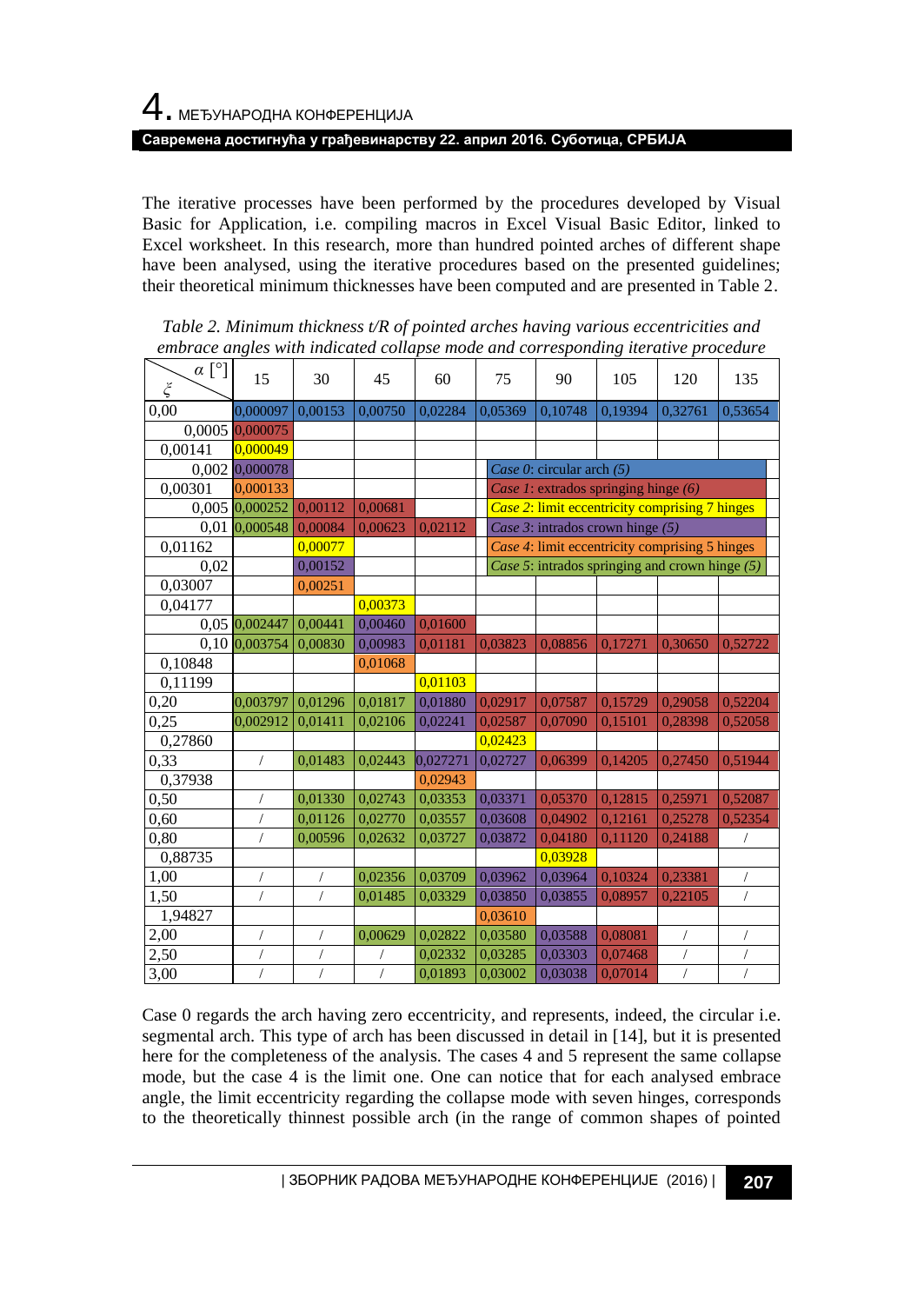**Contemporary achievements in civil engineering 22. April 2016. Subotica, SERBIA**

arches, excluding very large eccentricities for the greater embrace angle), having maximum use of its thickness, and therefore the optimal one.

### **7. FINAL REMARKS AND CONCLUSION**

Computational methods present nowadays provide the revision of old theories through the extensive elaboration of a problem, providing the complete insight into the matter. The main challenge is to precisely set the problem, regarding the adequate framework for the analysis within which the appropriate procedures have to be developed. In this paper, the characteristic elements of the computation in the frame of thrust line analysis, particularly applied to pointed arches, have been noticed. Critical sections regarding the joints where the thrust line approaches closest to intrados and extrados, along with the neighbouring critical area, have been particularly treated. The results obtained in recent study, concerning appropriate correlation between the shape of an arch and corresponding collapse mode, have been the basis for the general guidelines statements, on which the particular iterative procedures regarding each collapse mode have been derived. It has been shown that, for any of admissible collapse modes of pointed arch having minimum thickness, at least one of two application points, regarding horizontal thrust at crown or reaction force at springing, is known, and the other one can be set as the variable whose modification regarding one critical section affects the position of thrust line along the arch. On the other hand, the thickness of the arch is modified with respect to the other critical joint. The iterative procedures for the detection of the limit collapse modes having seven and five hinges, and corresponding limit eccentricity, are developed as well. Hence, knowing the appropriate collapse mode, the appropriate procedure can be applied.

In this research, the analysis has been conducted on various pointed arches having angle of embrace from 15 to 135 stepwise 15 degrees, and varying eccentricity from 0 to 3, as the measure of pointedness. Accordingly, the numerical values for the minimum thickness of more than hundred pointed arches of different shape, comprising overcomplete arches as well, have been provided for the first time, and the optimal arch has been identified.

Further research, albeit rather theoretical importance than practical necessity, may consider the analysis of the convergence of iterative procedures proposed in this paper, and eventual improvements regarding the number of iterations necessary for obtaining of the solution. However, developed procedures may be applied in the analysis regarding maximum and minimum thrust, span to thickness ratio or weight to span ratio, in order to identify the optimal shape of the arch regarding the quantity of the used masonry. Moreover, the presented procedures are not strictly connected to the radial stereotomy employed in this paper, but apply to the other types of stereotomy, as well.

### **ACKNOWLEDGEMENTS**

This research was done within the Project No. TR36042 supported by the Ministry of Education, Science and Technological Development of the Republic of Serbia.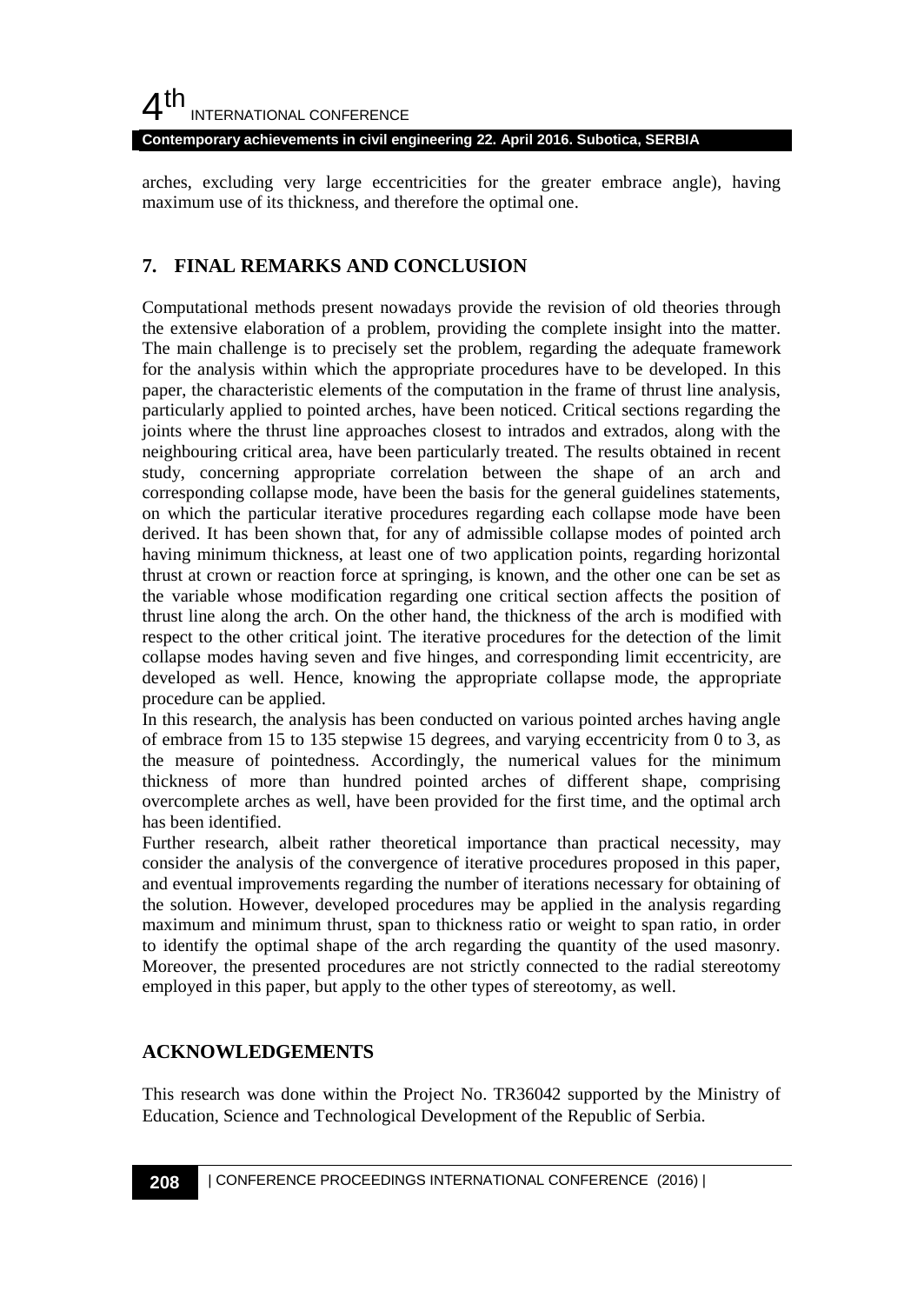#### **Савремена достигнућа у грађевинарству 22. април 2016. Суботица, СРБИЈА**

#### **REFERENCES**

- [1] Couplet, P.: *De la poussée des voûtes*. Histoire de l'Académie Royale des Sciences, Paris, **1729, 1730**, pp. 79–117 and pp. 117–141.
- [2] Heyman, J.: *Coulomb's memoir on statics: An essay in the history of civil engineering*. Cambridge university press, Cambridge, **1972**.
- [3] Milankovitch, M.: Theorie der Druckkurven. *Zeitschrift für Mathematik und Physik,* **1907**, 55, pp. 1–27.
- [4] Foce, F.: Milankovitch's Theorie der Druckkurven: Good mechanics for masonry architecture. *Nexus Netw. J.*, **2007**, 9, pp. 185–210.
- [5] Alexakis, H., Makris, N.: Minimum thickness of elliptical masonry arches. *Acta Mech.,* **2013**, 224, pp. 2977–2991.
- [6] Romano, A.: *Modelling, Analysis and Testing of Masonry Structures*. Doctoral Thesis, University of Naples Federico II, Faculty of Engineering, Naples, Italia, **2005**.
- [7] Romano, A., Ochsendorf, J. A.: The mechanics of gothic masonry arches. *Int. J. Archit. Herit.,* **2010**, 4, pp. 59–82.
- [8] Nikolić, D.: Geometric Framework for the Equilibrium Analysis of Pointed Arches According to Milankovitch's Theory of Thrust Line. *4th eCAADe Regional International Conference: Between models and performative capacities*, Novi Sad, Serbia, **2016**. (accepted manuscript)
- [9] Nikolić, D.: A Note on Milankovitch's Theory of Thrust Line Applied to Gothic Masonry Arches. 4<sup>th</sup> International Conference Contemporary Achievements in Civil *Engineering*, Subotica, Serbia, **2016**. (this proceedings)
- [10]Nikolić, D., Štulić, R.: Geometric Analysis of Admissible Collapse Modes of Pointed Arches Having Minimum Thickness. *5th International Conference on Geometry and Graphics moNGeometrija 2016*, Belgrade, Serbia, **2016**. (accepted manuscript)
- [11]Branner, R.: Villard de Honnecourt, Archimedes, and Chartres. *Journal of the Society of Architectural Historians*, **1960**, 19, 3, pp. 91-96.
- [12]Heyman, J.: The stone skeleton*. Int. J. Solids Struct.*, **1996**, 2, pp. 249–279.
- [13]Como, M.: *Statics of Historic Masonry Constructions*. Springer-Verlag, Berlin Heidelberg , **2013**.
- [14]Cocchetti G., Colasante G., Rizzi E.: On the Analysis of Minimum Thickness in Circular Masonry Arches. *Appl. Mech. Rev.*, **2011**, 64.

# **ГРАФИЧКА СИМУЛАЦИЈА МИНИМАЛНЕ ДЕБЉИНЕ ПРЕЛОМЉЕНОГ УКЉЕШТЕНОГ ЛУКА**

*Резиме: Купле је, пре скоро три века, поставио проблем одређивања минималне дебљине полукружног лука константне дебљине оптерећеног сопственом тежином, а српски научник Милутин Миланковић је први дао целовито и тачно решење, скоро два века касније. Изванредном математичком разрадом теорије потпорне линије, трагајући за изразом погоднијим за итеративни поступак,*